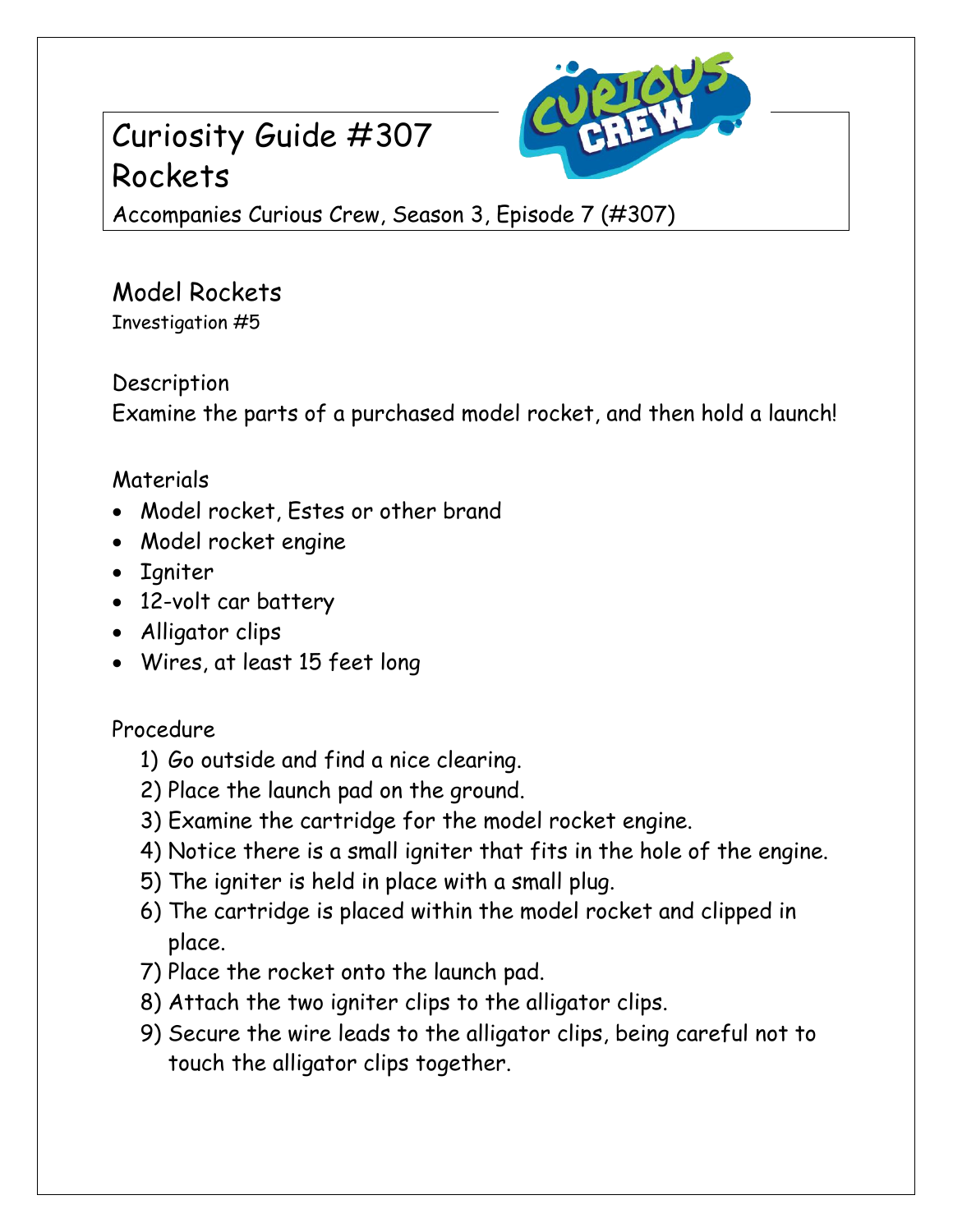- 10)Stretch out the wires, leaving a clearance of at least 15 feet to the launch pad.
- 11)When ready, touch the wire leads to the two battery electrodes.
- 12)What did you observe?

My Results

## Explanation

When the battery is connected, the battery sends a charge through the igniter and catches the propellant on fire. Inside the cartridge is a narrow nozzle that funnels the exhaust out the bottom. The narrow shape of the nozzle increases the pressure of the exhaust going down. According to Newton's third law of motion, "Every action produces an equal and opposite reaction." Therefore, the action of the exhaust escaping one way forces the rocket to travel in the opposite direction.

The engines themselves have different combustible materials that serve different purposes. Most of the engine acts as fuel for the rocket. When that fuel is used up, another layer of light material ignites and gives the rocket additional time to propel forward from the original thrust.